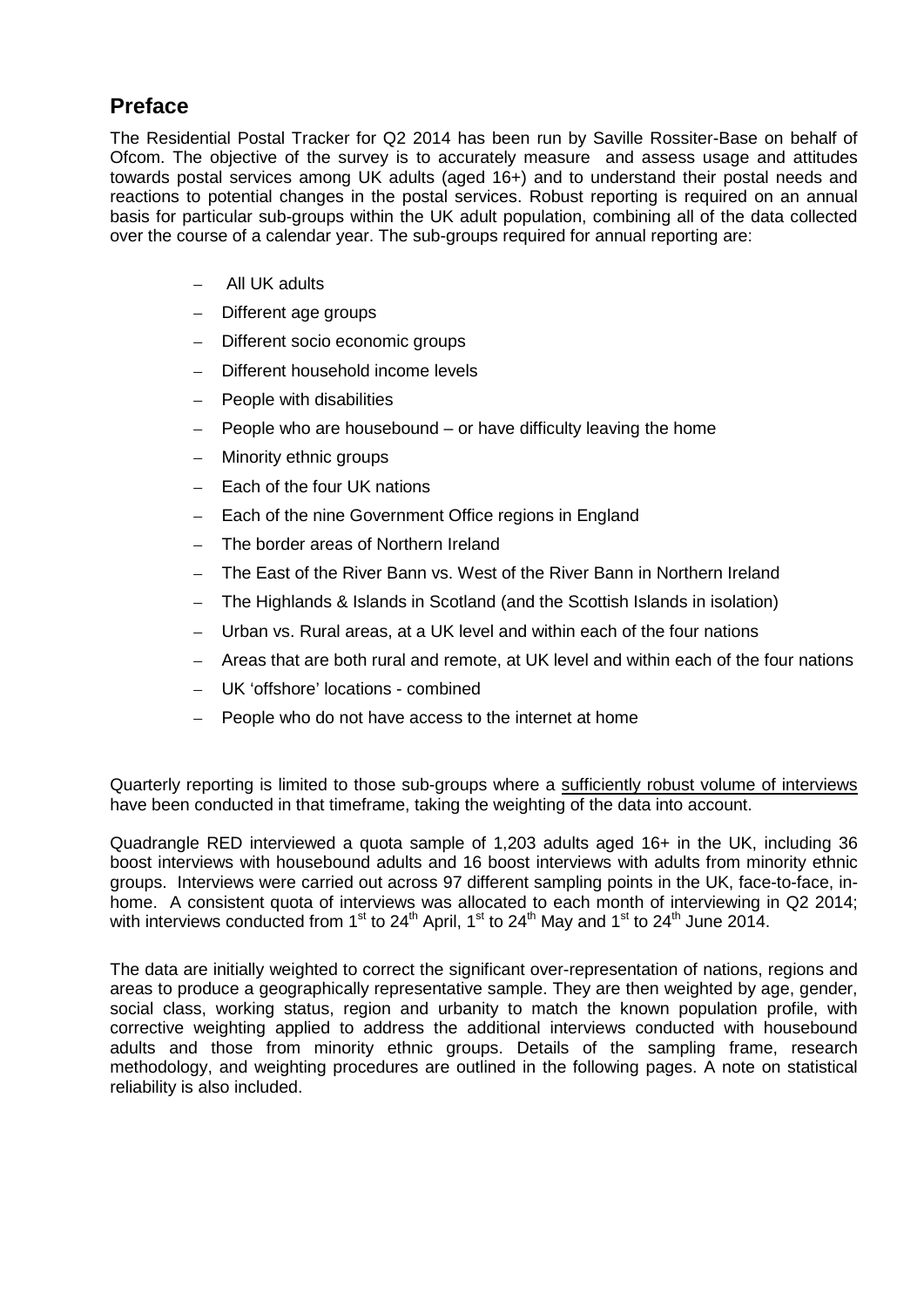# **Sample Design**

Output Areas  $(OAs)^1$  $(OAs)^1$  are used as the basic building block for sampling, using quota control by three key variables (age, gender and SEG) to control the sample interviewed within each sampling point.

#### **First Stage**

The OAs in the UK were grouped into sampling units (SUs), which were then stratified by region and rural/ urban:

- firstly, all the SUs were sorted by region,
- the SUs were then sorted within region by rural/ urban.

The sample extracted was checked for close correspondence to the UK population in terms of the Deprivation Index for Great Britain. Currently there is no deprivation index for Northern Ireland. Since region has been used as the first sorting variable, regional distribution of SUs will be more or less in proportion to the number of residential addresses in each region.

#### **Second stage**

The size of a SU is measured by the number of addresses it contains. The SUs were selected with a probability proportionate to size. This ensures that all households within an SU have an equal chance of being selected, regardless of the size of the SU in which a household is situated. The number of interviews per SU was 12.

### **Quotas**

The following quotas were set (within each SU) to represent the population within that SU, which means the overall quotas across the UK will closely match the UK population. Quotas were set using 2001 Census data for Great Britain and Northern Ireland.

- Age (16-24, 25-44, 45-64, 65-74, 75+)
- Socio-economic grade (SEG)
- Gender

<u>.</u>

Certain SUs were allocated additional quotas to achieve interviews with housebound adults and adults from minority ethnic groups.

<span id="page-1-0"></span><sup>&</sup>lt;sup>1</sup>The 1991 Census Data was classified using Enumeration Districts (ED's). The 2001 Census data has been classified using Output Areas (OAs). These areas are essentially the same, but with slightly different boundaries.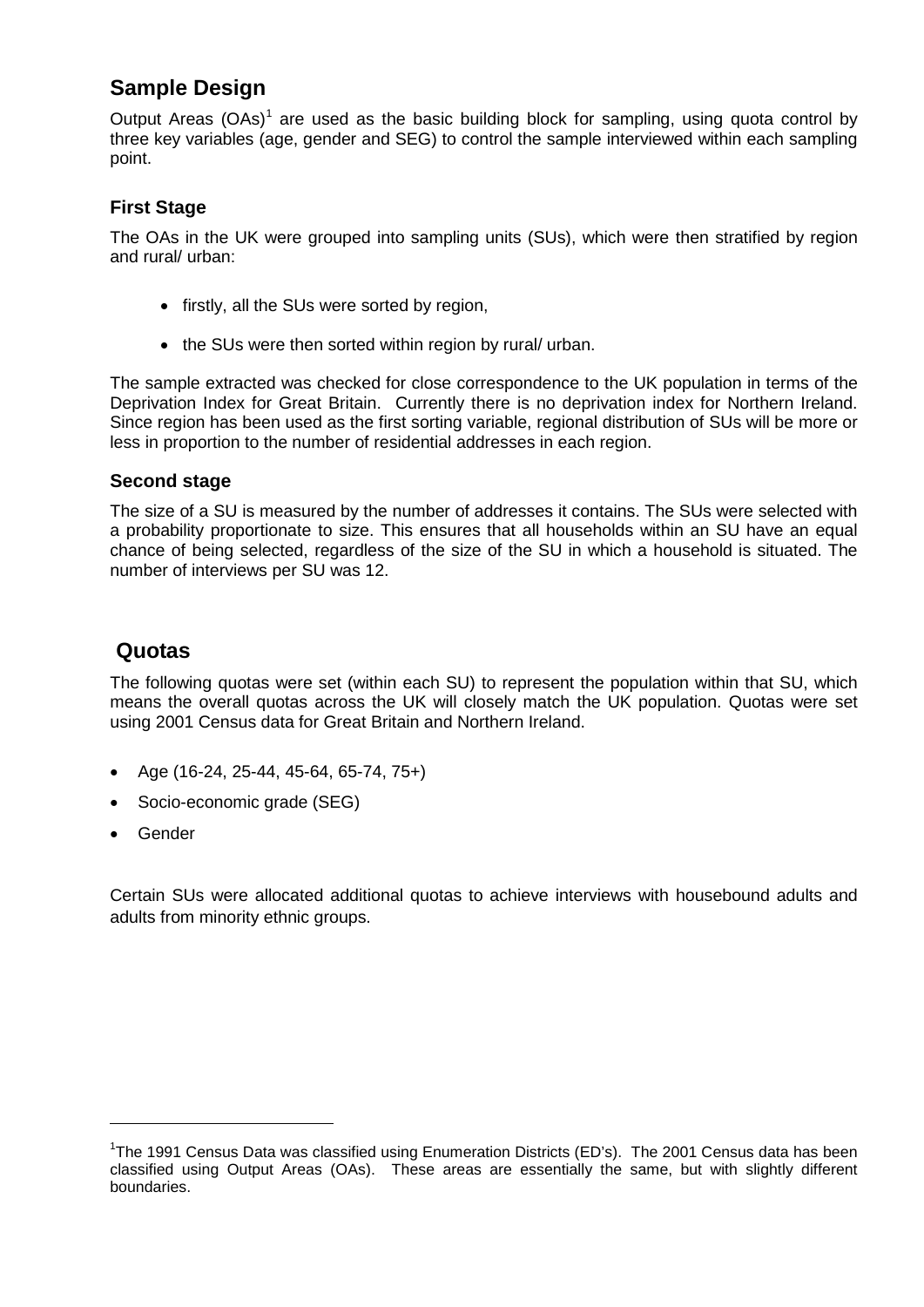#### **Fieldwork**

Interviewers were provided with specific addresses. The average SU contains around 130 households in England and Wales and 160 households in Scotland, thus affording tight control over the addresses the interviewers called at. All interviews were conducted in the home, using pen and paper.

#### **Reporting**

The sample is drawn on the basis of households within SUs, while quotas are set on the basis of adult population profiles. The data is then weighted to the profile of UK adults and so the data is representative of adults aged 16+. Therefore, when reporting it is necessary to state that the data represents the percentage of adults rather than the percentage of households.

## **Weighting**

The data are weighted to the national UK profile using target rim weights for age, gender, socioeconomic group (SEG), working status and region. The following table shows the initial unweighted sample and the final weighted sample profile.

| <b>Figures are based on UK adults</b> | % Weighted     | % Unweighted        |
|---------------------------------------|----------------|---------------------|
|                                       | Census profile | Interviews achieved |
| Gender - Male 16+                     | 48%            | 47%                 |
| Gender - Female 16+                   | 52%            | 53%                 |
| $Age - 16-34$                         | 33%            | 27%                 |
| $Age - 35 - 54$                       | 35%            | 33%                 |
| $Age - 55 +$                          | 33%            | 40%                 |
| $SEG - AB$                            | 25%            | 21%                 |
| $SEG - C1$                            | 29%            | 29%                 |
| $SEG - C2$                            | 18%            | 20%                 |
| $SEG - DE$                            | 27%            | 30%                 |
| Working Status - working              | 56%            | 51%                 |
| Working Status - not working          | 44%            | 49%                 |
| Region - London                       | 12%            | 6%                  |
| Region - South East                   | 14%            | 9%                  |
| Region - East of England              | 9%             | 6%                  |
| Region - South West                   | 9%             | 7%                  |
| Region - East Midlands                | 7%             | 6%                  |
| Region - West Midlands                | 9%             | 6%                  |
| Region - Yorkshire & Humber           | 8%             | 5%                  |
| Region - North East                   | 5%             | 6%                  |
| Region - North West                   | 10%            | 5%                  |
| Region - Scotland                     | 9%             | 17%                 |
| Region - Wales                        | 5%             | 12%                 |
| Region - Northern Ireland             | 3%             | 14%                 |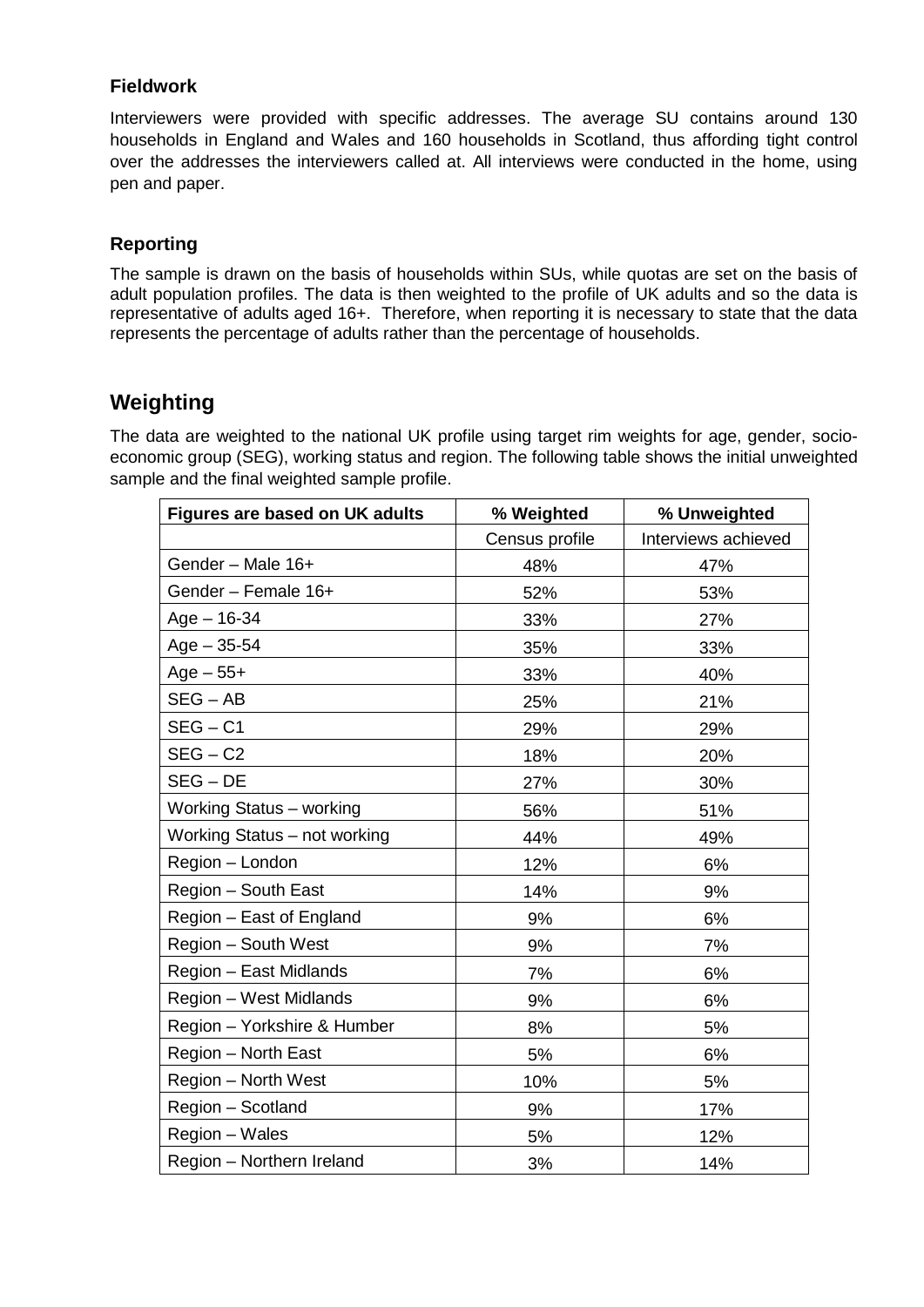The percentages described above as '% Weighted' are the figures from the 2001 Census data describing the UK adult profile and these figures were used to weight the data. The '% Unweighted' column shows the actual percentage of interviews achieved in the Q2 2014 fieldwork.

# **Appendix A – Quotas**

| Adults 16+      | <b>Quotas set</b> | Interviews achieved Q2<br>2014: Weighted | <b>Interviews achieved</b><br>Q2 2014: Unweighted |
|-----------------|-------------------|------------------------------------------|---------------------------------------------------|
| Gender - Male   | 48%               | 48%                                      | 47%                                               |
| Gender - Female | 52%               | 52%                                      | 53%                                               |
| $Age - 16-24$   | 13%               | 14%                                      | 12%                                               |
| $Age - 25-44$   | 36%               | 39%                                      | 35%                                               |
| $Age - 45 - 64$ | 30%               | 28%                                      | 31%                                               |
| $Age-65+$       | 21%               | 20%                                      | 23%                                               |
| $SEG - AB$      | 22%               | 25%                                      | 21%                                               |
| $SEG - C1$      | 29%               | 29%                                      | 29%                                               |
| $SEG - C2$      | 21%               | 18%                                      | 20%                                               |
| $SEG - DE$      | 28%               | 27%                                      | 30%                                               |

The following quotas were set at the outset of the Q2 2014 fieldwork:

# **Appendix B - Guide to Statistical Reliability**

The variation between the sample results and the "true" values (the findings that would have been obtained if everyone had been interviewed) can be predicted from the sample sizes on which the results are based, and on the number of times that a particular answer is given. The confidence with which we can make this prediction is usually chosen to be 95%, that is, the chances are 95 in 100 that the "true" values will fall within a specified range. However, as the sample is weighted, we need to use the effective sample size (ESS) rather than actual sample size to judge the accuracy of results. The following table compares ESS & actual samples for the analysis groups with an ESS of at least 200.

|                       | Actual | <b>ESS</b> |
|-----------------------|--------|------------|
| Total                 | 1,203  | 649        |
| <b>GENDER: MALE</b>   | 563    | 295        |
| <b>GENDER: FEMALE</b> | 640    | 356        |
| AGE: 16-34            | 321    | 184        |
| AGE: 35-54            | 403    | 233        |
| AGE: 55+              | 479    | 239        |
| SEG – ABC1            | 594    | 327        |
| $SEG - C2DE$          | 609    | 329        |
| <b>WORKING: YES</b>   | 612    | 334        |
| <b>WORKING: NO</b>    | 591    | 322        |